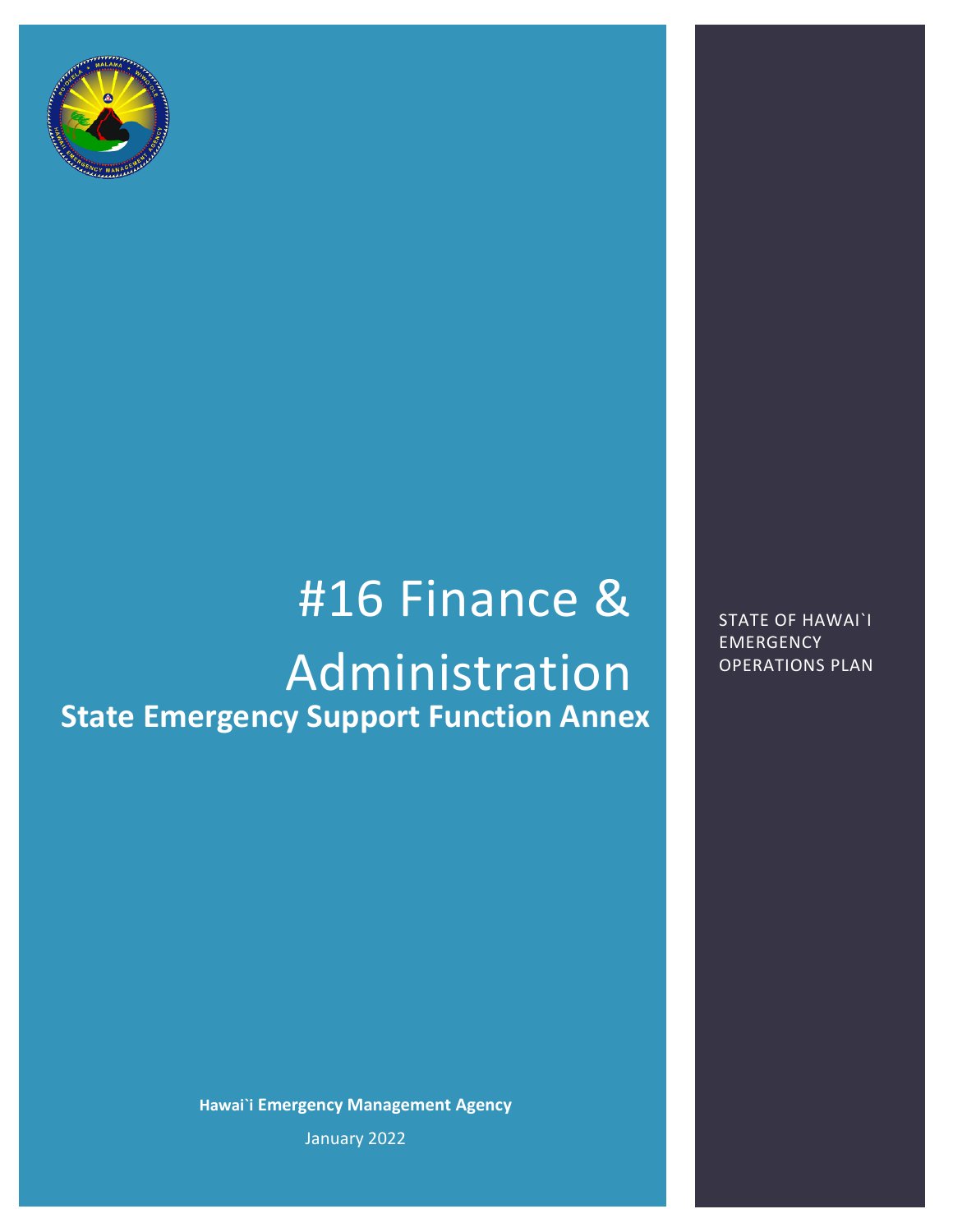## SESF #16 TASKED AGENCIES

**State ESF Coordinating & Primary Agency:** 

Hawaii Emergency Management Agency (HI-EMA)

#### **State Support Agencies:**

Hawai`i State Department of Accounting & General Services (DAGS)

Hawai`i State Department of Budget and Finance (B&F)

Hawai`i State Department of Taxation (DOTAX)

#### **Federal ESF Adjunct Agency:**

U.S. Department of Homeland Security, Federal Emergency Management Agency (FEMA)

#### **County ESF Primary Agency:**

*(Note: Not every county uses an ESF structure to organize their Emergency Operations Centers. For counties that do not use the ESF structure, the agency listed serves in a role that is equivalent to an ESF Primary Agency.)* 

Hawai`i County: Hawaii County Civil Defense

Maui County: Maui Emergency Management Agency

City and County of Honolulu: Department of Emergency Management

Kauai County: Kauai Emergency Management Agency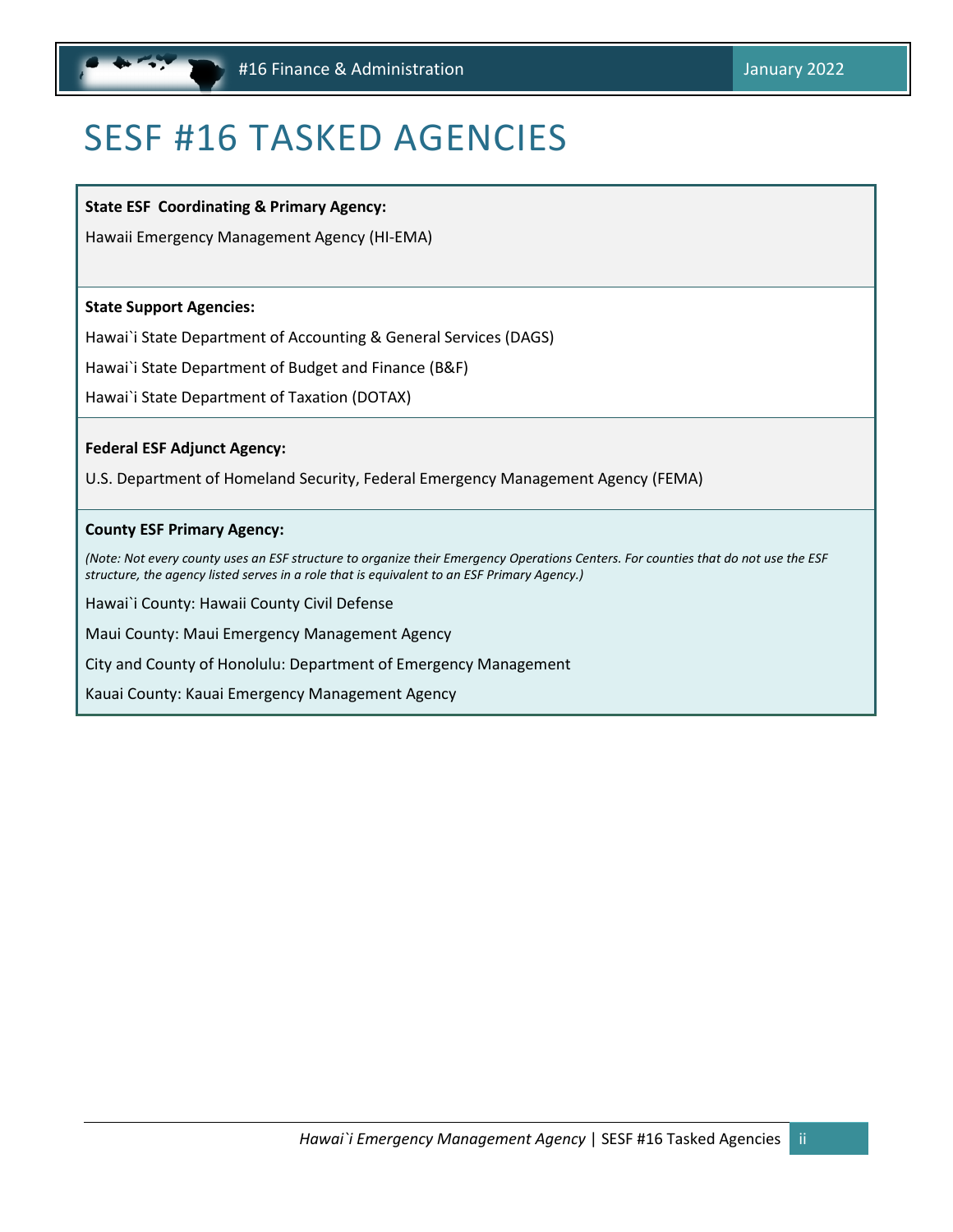## RECORD OF CHANGES

The SESF #16 is responsible for the *#16 Finance & Administration State Emergency Support Function Annex* and is authorized to make changes in coordination with the HI-EMA Operations Branch. All updates to the *#16 Finance & Administration State Emergency Support Function Annex* will be tracked and recorded in the following table to ensure the most recent version is disseminated and implemented. This annex will be reviewed on a biennial basis.

| Change<br><b>Number</b> | Date of Change | <b>Section Changed</b> | <b>Summary of Change</b>                         |
|-------------------------|----------------|------------------------|--------------------------------------------------|
| $\mathbf 1$             | 1/14/2022      | Record of Changes      | Updated annex review frequency to biennial basis |
| $\overline{2}$          |                |                        |                                                  |
| $\overline{3}$          |                |                        |                                                  |
| $\overline{4}$          |                |                        |                                                  |
| 5                       |                |                        |                                                  |
| 6                       |                |                        |                                                  |
| $\overline{7}$          |                |                        |                                                  |

| <b>Luke Meyers</b><br><b>HI-EMA Administrator</b> | David Lopez<br><b>HI-EMA Executive Officer</b> | Lorinda Wong-Lau<br><b>Resilience Branch Chief</b> | Kari Rachlin<br><b>Administrative Manager</b> |
|---------------------------------------------------|------------------------------------------------|----------------------------------------------------|-----------------------------------------------|
| L                                                 | David Lopez                                    | Sweep                                              | Kari Rachlin                                  |
| Jan 13, 2022                                      | Jan 13, 2022                                   | Jan 13, 2022                                       | Jan 12, 2022                                  |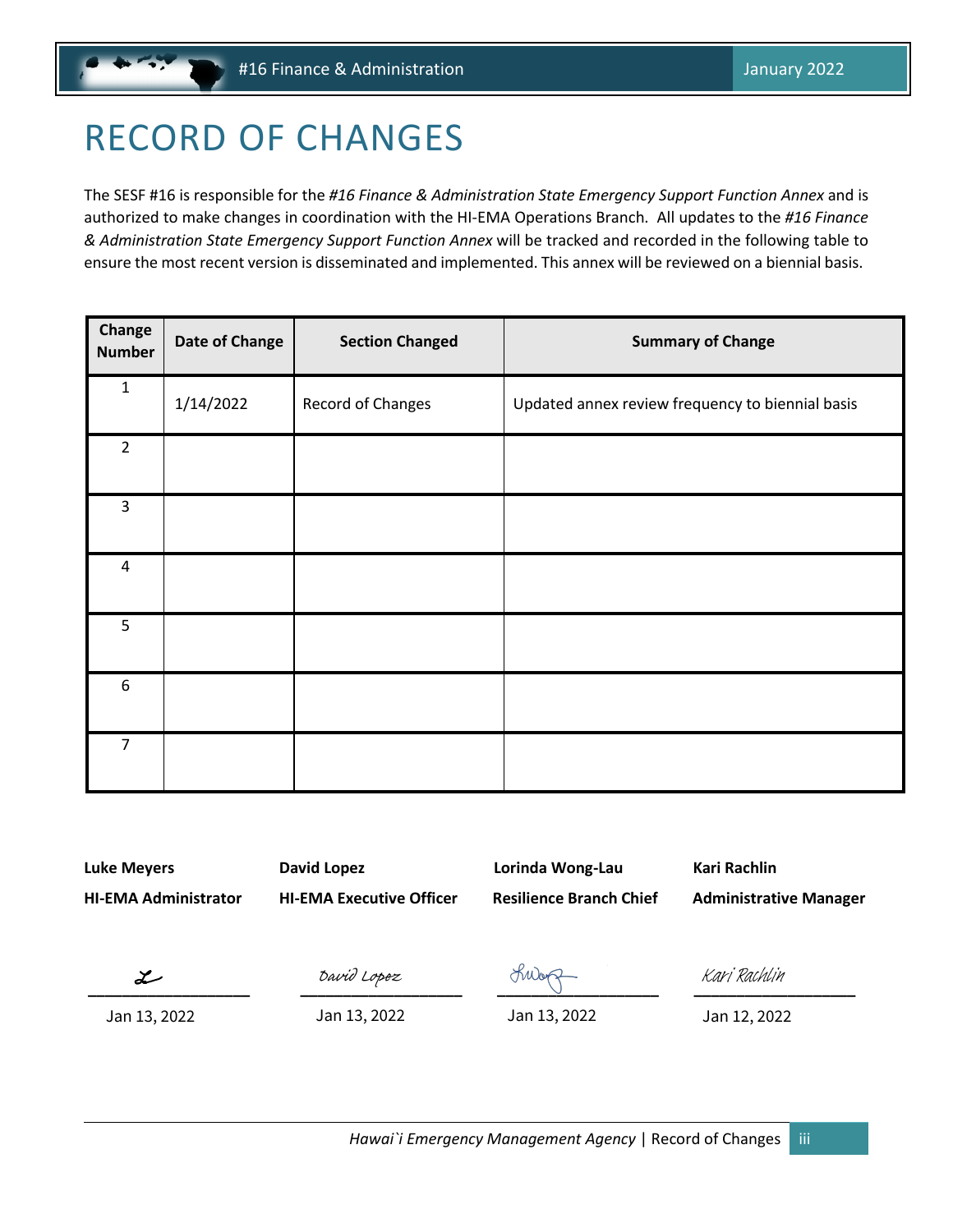## **TABLE OF CONTENTS**

 $\ddot{\phantom{a}}$ 

| 1. |       |  |  |
|----|-------|--|--|
|    | 1.1   |  |  |
|    | 1.2   |  |  |
| 2. |       |  |  |
|    | 2.1   |  |  |
|    | 2.2   |  |  |
| 3. |       |  |  |
|    | 3.1   |  |  |
|    | 3.2   |  |  |
|    | 3.3   |  |  |
|    | 3.3.1 |  |  |
| 4. |       |  |  |
|    | 4.1   |  |  |
|    | 4.2   |  |  |
|    | 4.2.1 |  |  |
|    | 4.2.2 |  |  |
|    | 4.2.3 |  |  |
|    | 4.2.4 |  |  |
|    | 4.3   |  |  |
|    | 4.3.1 |  |  |
|    | 4.3.2 |  |  |
|    | 4.3.3 |  |  |
|    | 4.3.4 |  |  |
|    | 4.3.5 |  |  |
| 5. |       |  |  |
|    | 5.1   |  |  |
|    | 5.2   |  |  |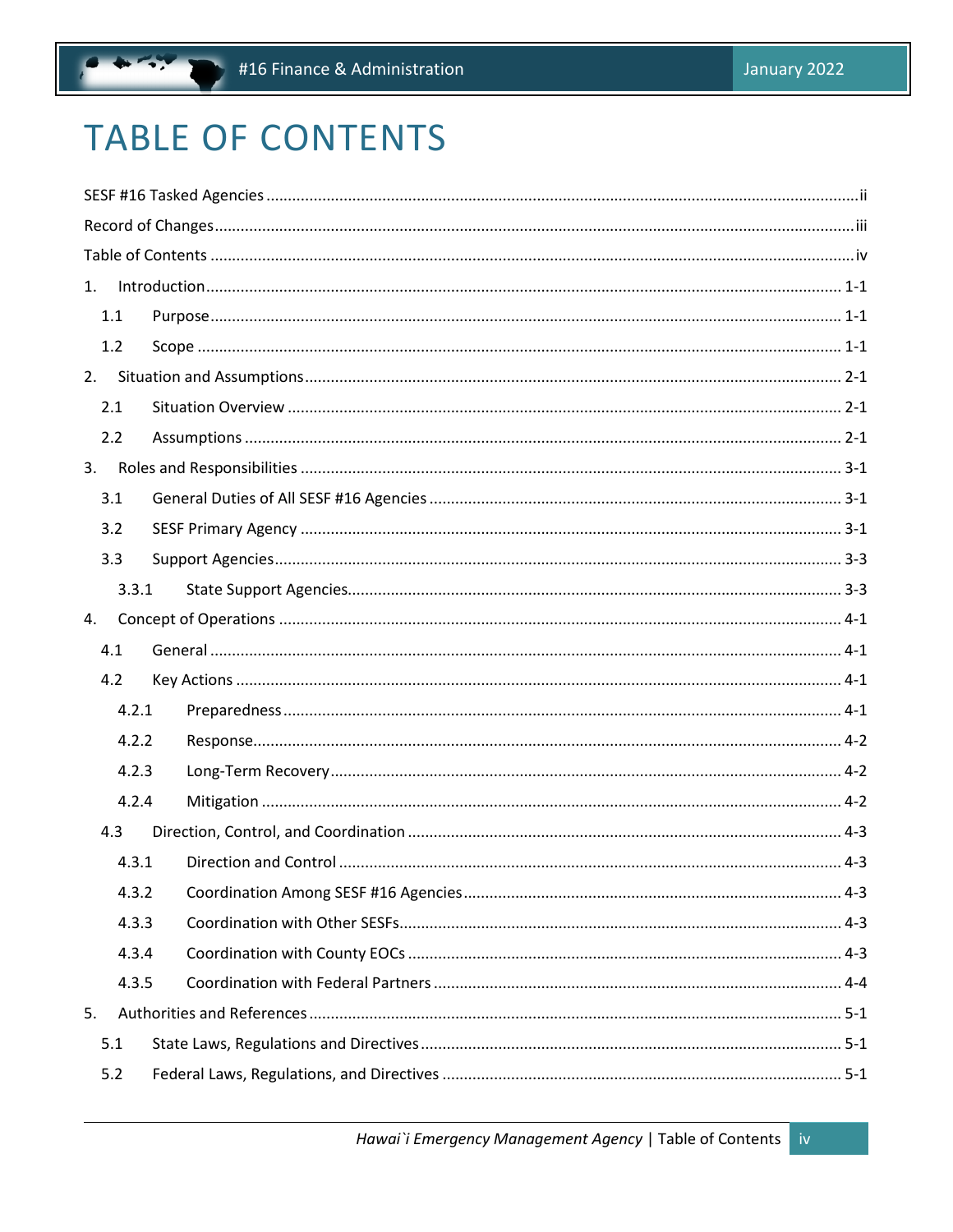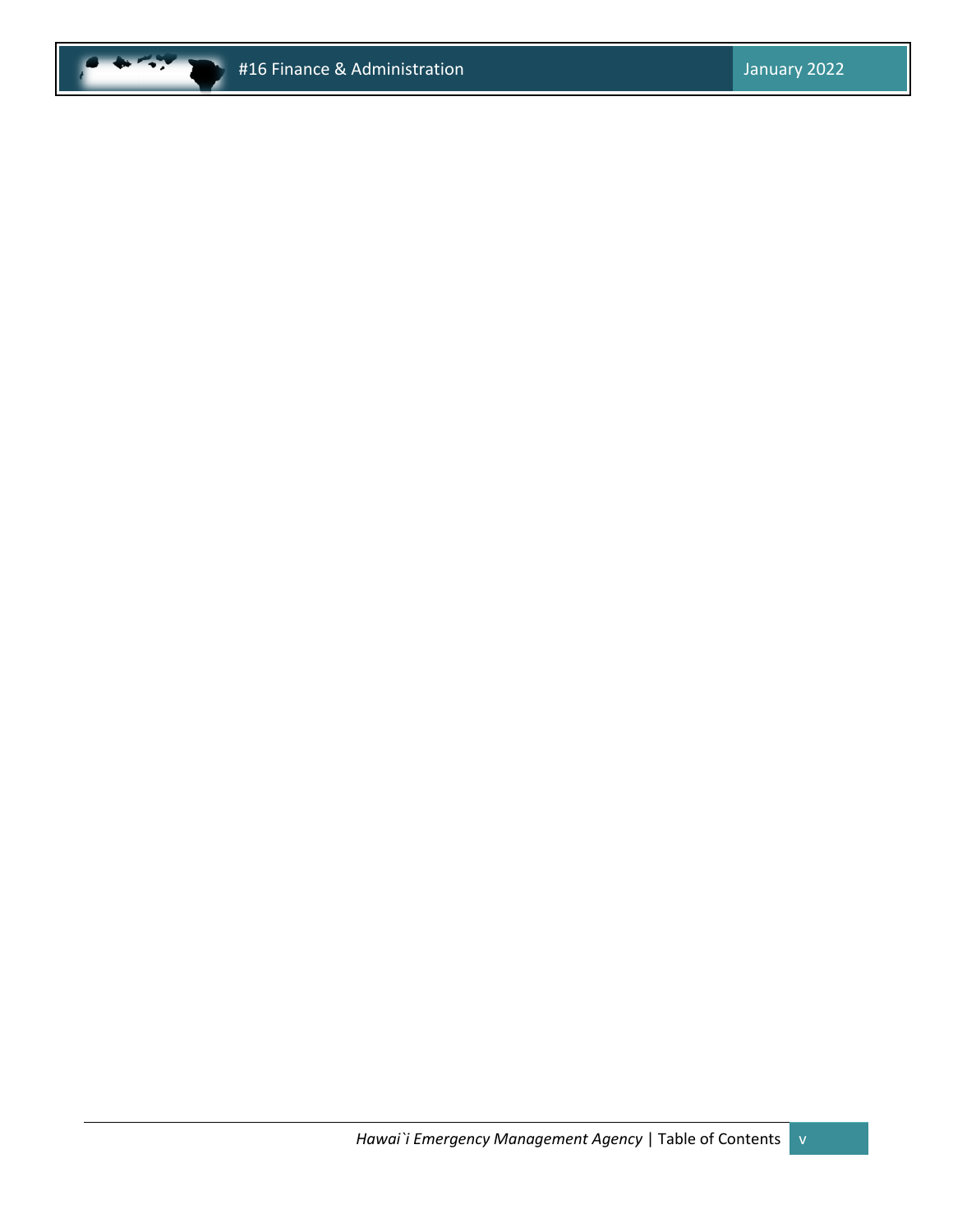## 1. INTRODUCTION

## **1.1 PURPOSE**

- *State Emergency Support Function (SESF) #16 – Finance & Administration* to the State of Hawai'i's Emergency Operations Plan (HI-EOP) provides basic guidance for all departments and agencies responding to disaster emergencies under the provisions of this plan, as conducted in accordance with appropriate state and federal fiscal laws, policies, regulations, and standards.
- 2. The purpose of this Annex is to:
	- a. Define the activities that fall within the scope of SESF #16;
	- b. Identify the agencies with responsibilities under this SESF #16;
	- Describe how tasked agencies will coordinate to execute missions assigned to the SESF during an emergency or disaster.

## **1.2 SCOPE**

- 1. Activities within the scope of SESF #16 include:
	- Jurisdictional-wide financial and administrative procedures used before, during, and after an incident/event;
	- Monitoring and tracking of all State costs relating to the event/incident and expenses for the operation of the SEOC.
- 2. Activities within the scope of SESF #16 do not address:
	- a. Agency-specific internal financial and administrative policy and controls;
	- b. The application of disaster assistance programs.
- This Annex applies to all hazards that impact the State of Hawai'i.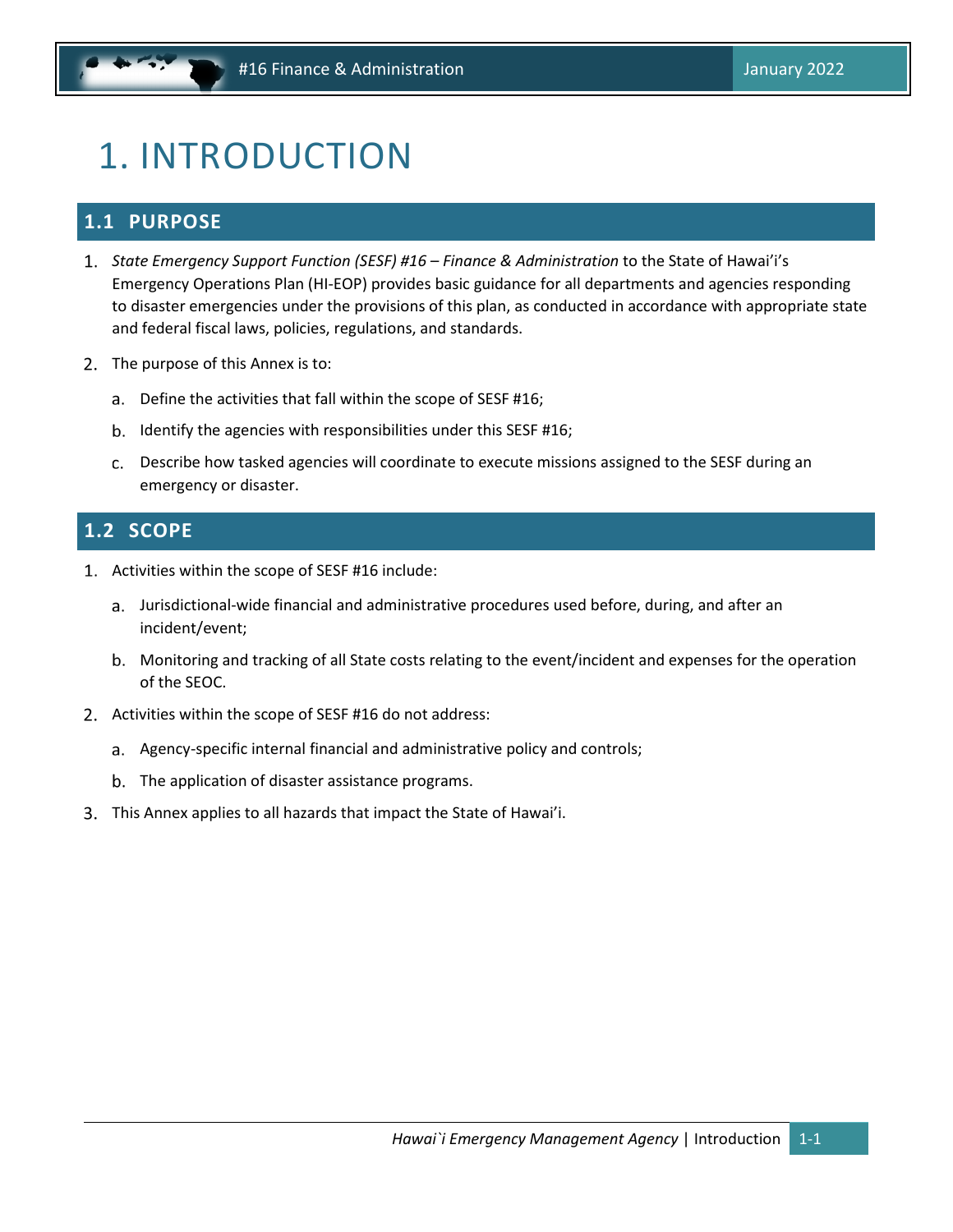## 2. SITUATION AND ASSUMPTIONS

### **2.1 SITUATION OVERVIEW**

- Disasters may have an immediate impact on local and state resources, resulting in shortages that may require the unplanned expenditure of funds by state and local governments. In addition, coordination may be required between state and federal organizations to administer the various funding programs designed to assist disaster victims.
- 2. State-level grant and/or loan support is not guaranteed and will not always be available in response to incidents. A Gubernatorial Disaster Emergency Declaration may permit funding from the Major Disaster Fund (MDF), as outlined in Hawai'i Revised Statutes (HRS) 127a-16.
- 3. Supplemental federal assistance for eligible response and recovery expenses incurred by governmental entities and participating not-for-profit agencies may be available to Hawai'i from the Federal Emergency Management Agency (FEMA) after a Presidential Disaster Declaration has been issued and a FEMA/State Agreement has been signed.
- The U. S. Small Business Administration (SBA) may provide supplemental federal disaster funds for the private sector following an Agency declaration.

### **2.2 ASSUMPTIONS**

SESF #16 planning is based on the following assumptions:

- 1. Local jurisdictions may seek emergency supplemental response and recovery funding when funding resources within their jurisdiction have been exhausted.
- A Gubernatorial Emergency/Disaster Declaration will permit funding from the MDF. Additional funds may also be made available by special appropriations of the State Legislature.
- The State will seek supplemental response and recovery funding from the federal government when eventrelated costs meet or exceed federal thresholds and declaration factors.
- All fiscal operations will be carried out under extreme emergency/disaster schedules, necessitating timely, non-routine procedures with sound financial management practices and accountability.
- The State will follow federal laws, regulations, applicable policies, and grant guidance when federal grants are made to the State of Hawai'i.
- HI-EMA's Finance & Administrative (F&A) office will support the management of financial actions relating to the coordination of response resources and activities within the State of Hawai'i Emergency Operating Center (SEOC).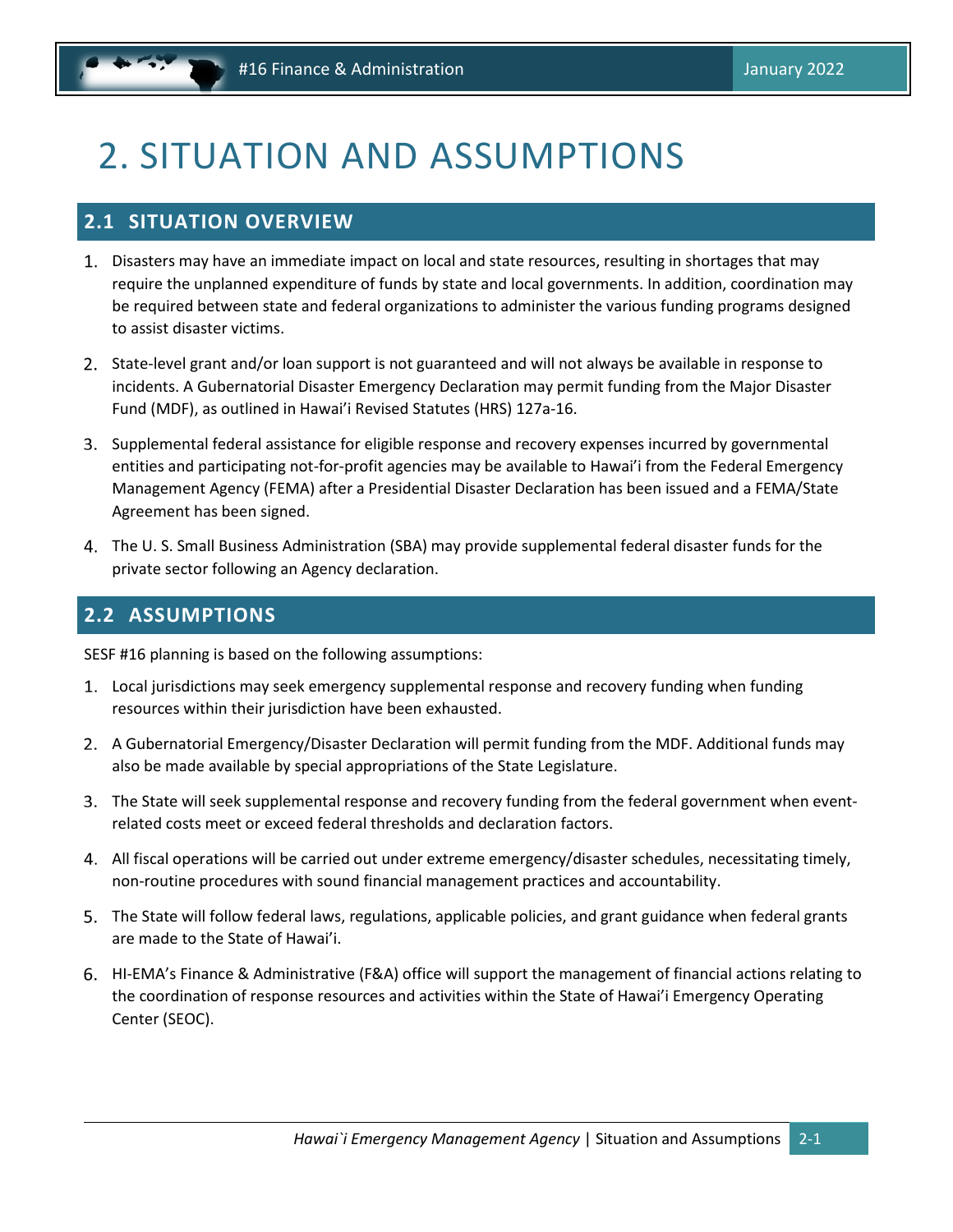## 3. ROLES AND RESPONSIBILITIES

- 1. The following section outlines the roles and responsibilities assigned to state agencies and community partners to ensure SESF #16 activities are performed in a coordinated, efficient, and effective manner.
- 2. This document does not relieve tasked agencies of the responsibility for emergency planning; agency plans should adequately provide for the capability to implement the actions identified below.

### **3.1 GENERAL DUTIES OF ALL SESF #16 AGENCIES**

All agencies assigned to SESF #16 are responsible for the following, in addition to the agency-specific duties listed later in this section.

#### **BEFORE AN INCIDENT**

- Designate primary and alternate SESF #16 representatives, who shall be responsible for coordinating with internal department stakeholders, the SEOC, and other SESF #16 agencies to ensure successful execution of duties assigned in this Annex. Notify HI-EMA of any changes to assigned contacts.
- Maintain this Annex and conduct joint planning to further develop, document, and refine procedures and processes for interagency coordination of SESF activities.
- Participate in SESF #16 meetings, training, and exercises.
- Ensure internal agency readiness to execute SESF duties assigned in this Annex. Ensure SESF responsibilities are addressed in agency plans, sufficient agency personnel are assigned and trained to support the SESF, required resources are identified, and contingency contracts or mutual aid plans are in place to address gaps.
- Identify contingency contracts with vendors for services or equipment that may be required to execute the department's SESF #16 duties during an emergency.

#### **DURING AN INCIDENT**

- Coordinate with other SESF #16 agencies and the SEOC to fulfill requests for assistance or information. Coordinate actions with counties, other SESFs, or federal ESFs as appropriate.
- 2. Activate, assign, and track department resources to fulfill SESF mission assignments. Ensure financial and property accountability for agency resources used in support of SESF #16.
- Provide situational awareness of SESF #16 activities to the SEOC.
- 4. Represent the SESF at the SEOC and other incident sites as requested.

### **3.2 SESF PRIMARY AGENCY**

1. HI-EMA serves as the Primary and Coordinating Agency for SESF #16.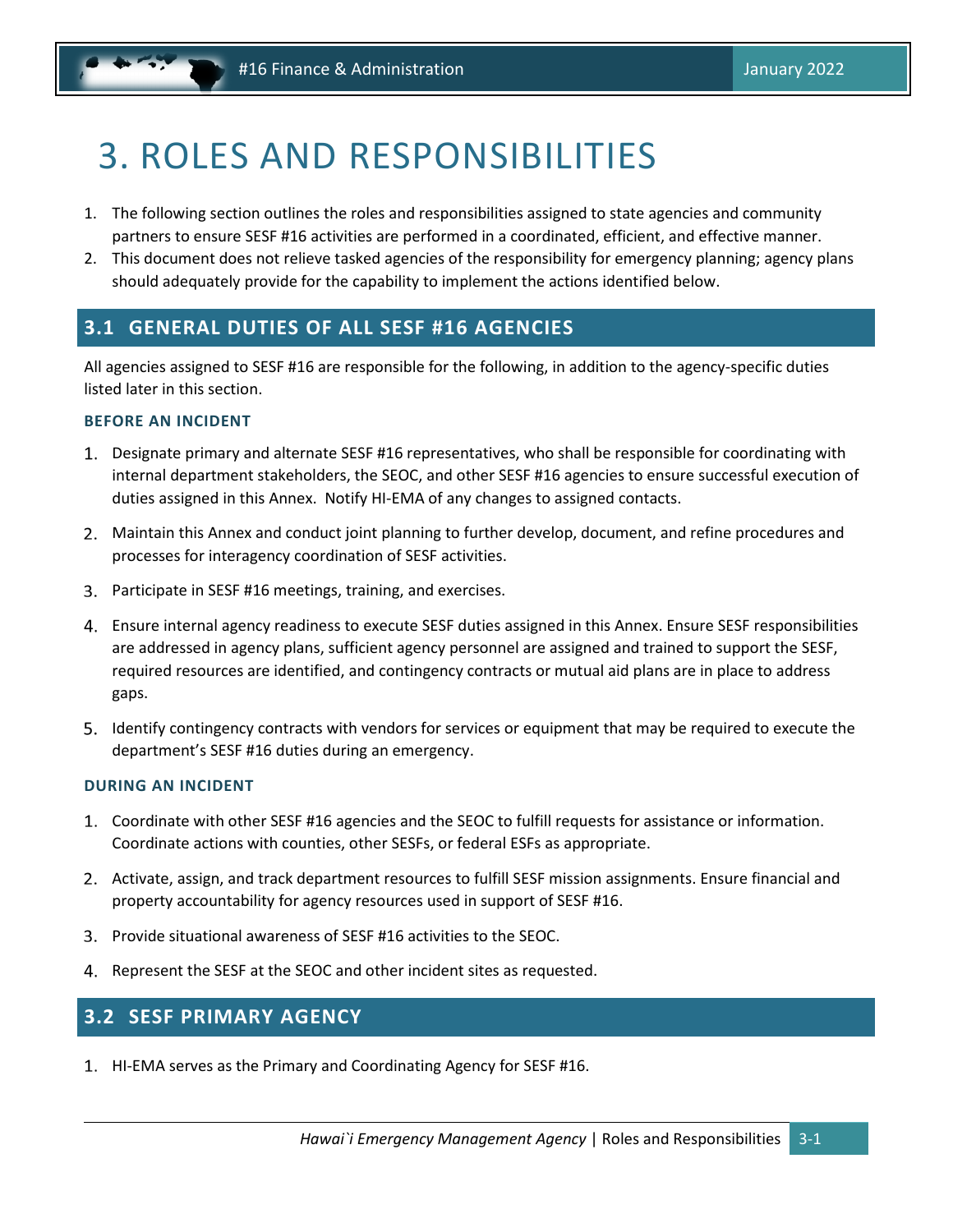- Primary Agencies, as defined by the *HI-EOP*, have significant authorities, roles, resources, and/or capabilities for functional areas that the SESF oversees. Primary Agencies serve as the principal contact for HI-EMA on issues related to the SESF and provide overall management of both preparedness and response activities.
- SESF Primary Agencies have additional responsibilities related to management of SESF activities.

#### **BEFORE AN INCIDENT**

- Coordinate SESF preparedness activities, including convening quarterly planning meetings and ensuring SESF #16 participation in applicable trainings and exercises.
- b. Lead the development, review, and refinement of SESF #16 plans, Standard Operating Guidelines (SOGs), job aids, and/or other written resources to document operational processes and procedures.

#### **DURING AN INCIDENT**

- Notify Support Agencies when SESF #16 is activated by the SEOC.
- d. Notify Support Agencies when the SESF is activated by the SEOC and provide a representative to the SEOC during activation hours.
- Prioritize requests for SESF #16 assistance using incident objectives and work with Support Agencies to identify and direct required resources.
- Provide SESF #16 information to *SESF #5 – Information and Planning* to include in Situation Reports (SitReps), Incident Action Plans (IAPs), and other products as requested.
- Provide updates to the SEOC on the status of SESF mission assignments. Notify the SEOC Operations Section if the SESF is unable to fulfill assigned missions.
- The following are agency-specific duties of the SESF #16 Primary Agency that are in addition to the general duties outlined above.

| <b>Coordinating and</b><br><b>Primary Agency</b>            | <b>Agency Functions</b>                                                                                                                                                                                                                 |
|-------------------------------------------------------------|-----------------------------------------------------------------------------------------------------------------------------------------------------------------------------------------------------------------------------------------|
| Hawaii State<br>Department of                               | 1. Coordinate with HI-DOD and B&F to determine the availability of funding upon a<br><b>Gubernatorial Disaster Declaration.</b>                                                                                                         |
| <b>Defense</b>                                              | 2. As able and as needed, gather information on total disaster costs from State agencies<br>and local jurisdictions.                                                                                                                    |
| Division(s)<br>Hawaii Emergency<br><b>Management Agency</b> | Coordinate and exchange information with applicable, engaged agencies and<br>3.<br>organizations to develop a comprehensive accounting of disaster-related expenditures<br>and available federal, State, and local funds and resources. |
|                                                             | 4. Ensure State funds and other resources are provided expeditiously and that operations<br>are conducted in accordance with established State law, policies, regulations, and<br>standards.                                            |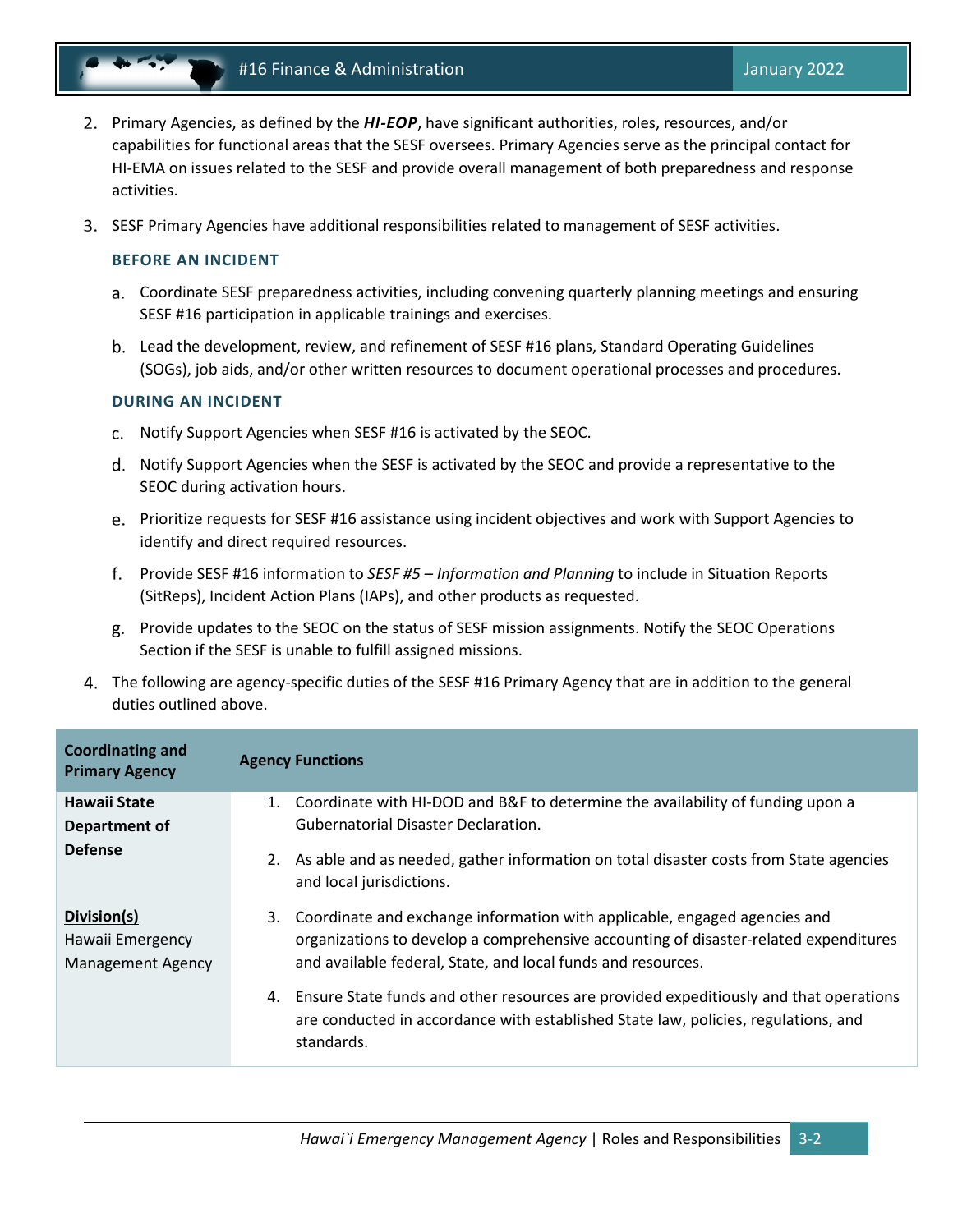| <b>Coordinating and</b><br><b>Primary Agency</b> | <b>Agency Functions</b>                                                                                                                                                                            |
|--------------------------------------------------|----------------------------------------------------------------------------------------------------------------------------------------------------------------------------------------------------|
|                                                  | In coordination with ESF-7, track the fiscal outlays of State agencies related to incident<br>5.<br>response and recovery.                                                                         |
|                                                  | Coordinate with FEMA for the acquisition of federal funds and direct support.<br>6.                                                                                                                |
|                                                  | Monitor disaster appropriations, allotments, and/or cash balances daily and work<br>7.<br>closely with B&F and DAGS to ensure adequate balances are available to meet all<br>payment requirements. |
|                                                  | 8. Supply, order, and track incident-related resources and execute emergency contracts<br>for goods and services for the State EOC or incident activities supported by the State<br>EOC.           |
|                                                  | 9. Function as time and record keeper for all State employees activated and working in the<br>SEOC.                                                                                                |

## **3.3 SUPPORT AGENCIES**

- 1. Support Agencies, as defined by the HI-EOP, have specific capabilities, expertise, and/or resources that can assist Primary Agencies in executing missions assigned to the SESF by the SEOC.
- The following are specific responsibilities for the Support Agencies for SESF #16 that *are in addition to the general duties of all SESF #16 agencies* listed in **Section 3.1 General Duties of All SESF #16 Agencies.**

## 3.3.1 STATE SUPPORT AGENCIES

| <b>Support Agency</b>              | <b>Agency Functions</b>                                                                                                                                                  |
|------------------------------------|--------------------------------------------------------------------------------------------------------------------------------------------------------------------------|
| Hawaii State                       | 1. Provide staff and support for SESF #16 functions, as required.                                                                                                        |
| Department of                      | 2. Coordinate with HI-EMA on the availability of grant programs and funds.                                                                                               |
| <b>Accounting and</b>              |                                                                                                                                                                          |
| <b>General Services</b>            | 3. Provide recommendations for identifying financing during disasters.                                                                                                   |
| (DAGS)                             | 4. Provide support and guidance to state agencies and to local auditors during an incident.                                                                              |
|                                    | 5. In the event of an emergency executive order, coordinate with the Governor's Office, B&F, and<br>HI-EMA on expediting the procurement of incident response resources. |
| Hawaii State                       | 1. Provide staff and support for SESF #16 functions, as required.                                                                                                        |
| Department of<br><b>Budget and</b> | 2. Coordinate with HI-EMA on the availability of grant programs and funds.                                                                                               |
| Finance (B&F)                      | 3. Provide recommendations for identifying financing during disasters.                                                                                                   |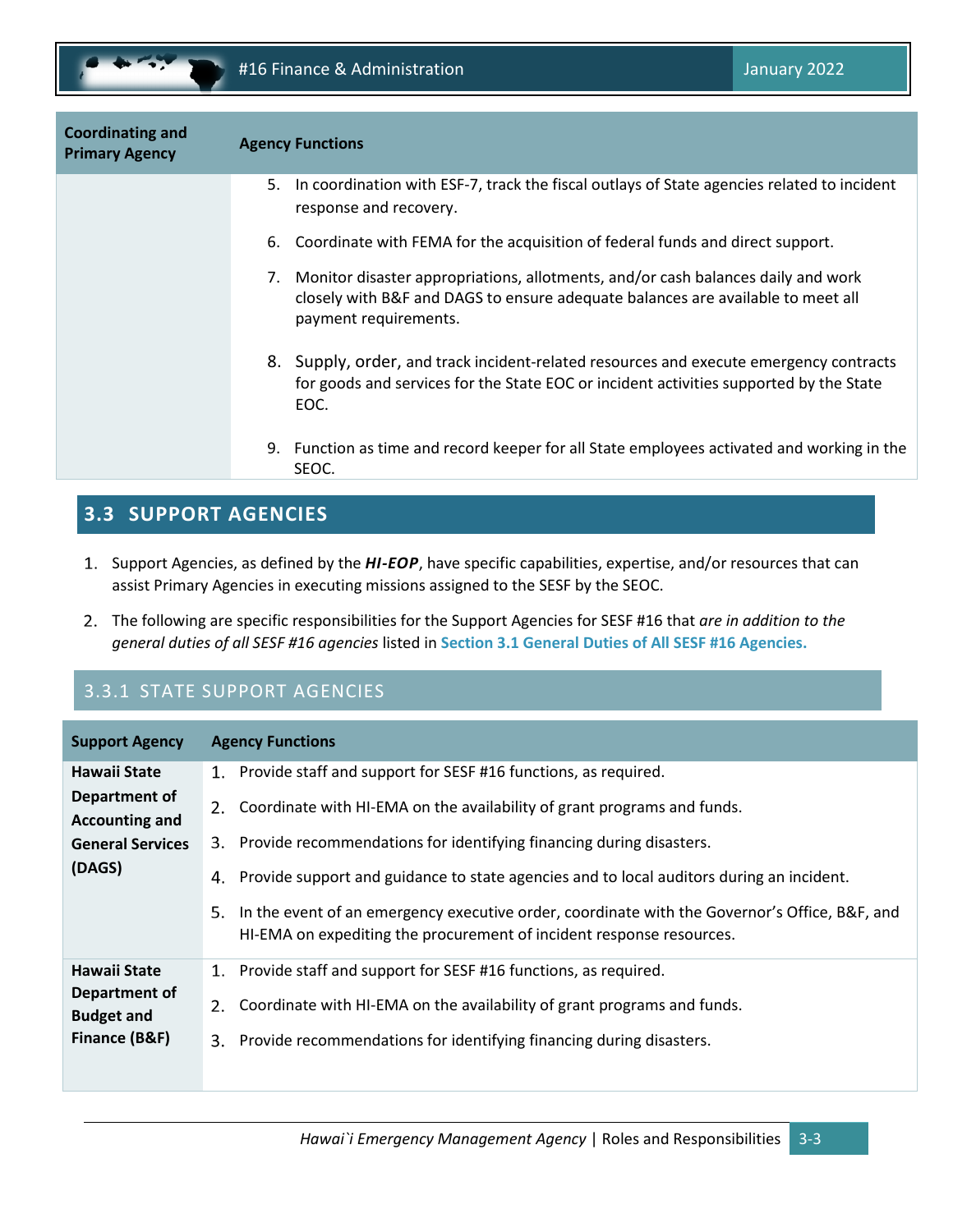

| <b>Support Agency</b>                | <b>Agency Functions</b> |                                                                                                                                         |
|--------------------------------------|-------------------------|-----------------------------------------------------------------------------------------------------------------------------------------|
|                                      | 4.                      | Coordinate with HI-EMA to determine the need/availability for and identify the source of the<br>state funds in response to an incident. |
| Hawaii State                         |                         | 1. Provide staff and support for SESF #16 functions, as required.                                                                       |
| <b>Department</b><br><b>Taxation</b> |                         | 2. Coordinate with HI-EMA on the availability of grant programs and funds.                                                              |
| (DOTAX)                              |                         | 3. Provide recommendations for identifying financing during disasters.                                                                  |
|                                      | 4.                      | Provide information regarding the financial impact of incidents on tax obligations.                                                     |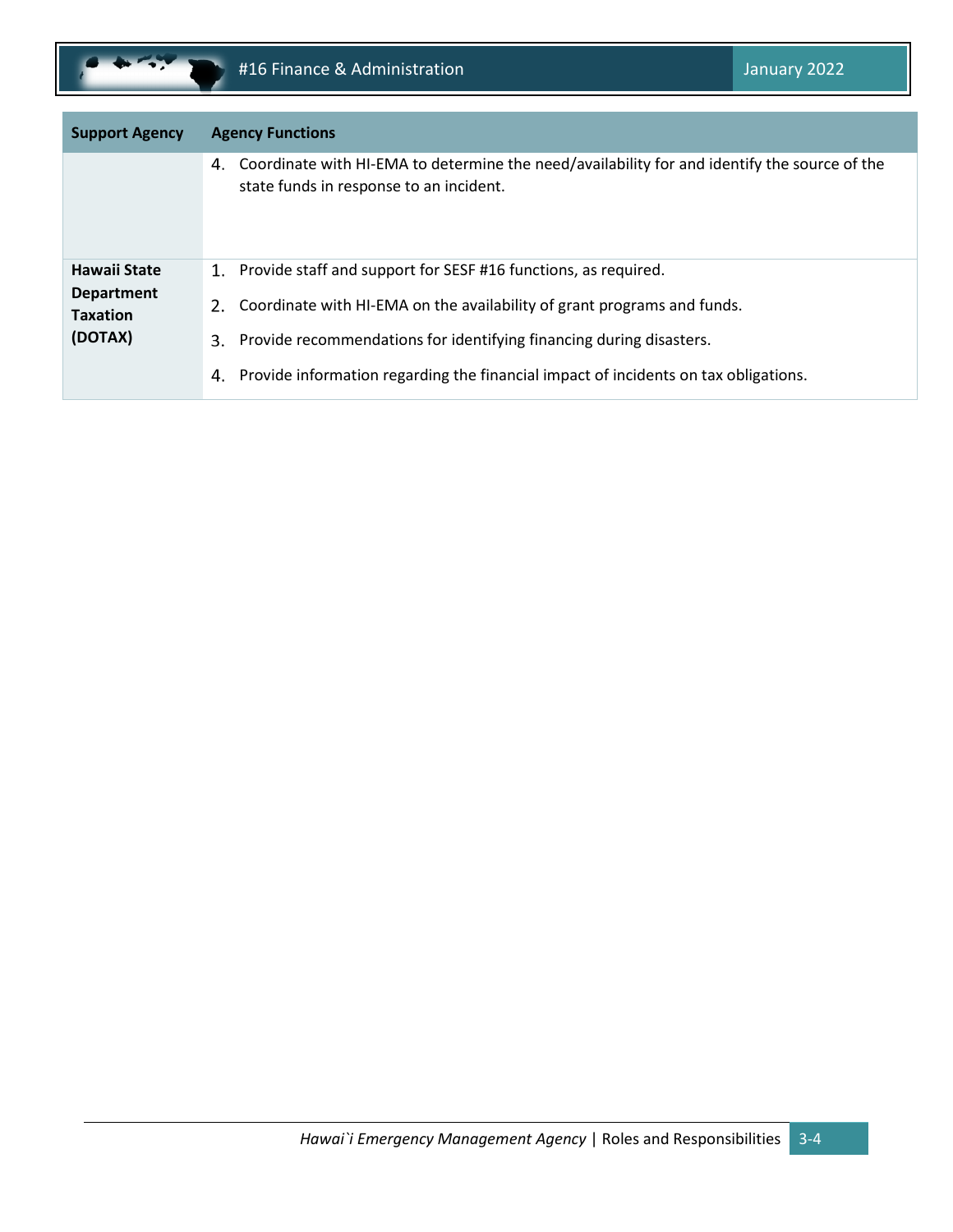## 4. CONCEPT OF OPERATIONS

## **4.1 GENERAL**

- 1. HI-EMA is both the Primary and Coordinating agency for SESF #16 and leads preparedness and response activities in coordination with Support Agencies.
- 2. SESF #16 will be activated by the State Emergency Operations Center (SEOC) when emergency financial management and administration coordination are needed for an expected or already occurred emergency/disaster event. All SESF #16 agencies will assign personnel to monitor and support SESF activities during the activation.
- When SESF #16 is activated, HI-EMA, the Primary Agency, is responsible for notifying Support Agencies and any additional agencies, depending on the nature of the event. If an SESF representative cannot be reached, that agency's Emergency Management Organization (EMO) should be contacted to request an alternate point of contact. A list of current contacts is maintained in the 'State Contact List' section of WebEOC.
- When activated, the Primary Agency may be required to have a representative in the SEOC during activation hours. If requested, Support Agencies will also send a representative to the SEOC. Otherwise, Support Agencies will work from their offices or Department Operations Centers (DOCs) to monitor and update WebEOC and provide requested support.
- The F&A Branch supports SERT response and recovery operations by collecting expenditure reports from State agencies and advising the SERT Leader on the financial activities and expenditures before, during, and after the response phase and/or event. The following are primary responsibilities of the Branch:
- The Finance/Administration Section Chief will work with representatives of HI-EMA, B&F, DAGS, and other agencies/SESFs as needed to coordinate fiscal and administrative activities related to the emergency and SEOC operations.
- 7. Funding for SEOC response activities is conducted pursuant to HRS 127a-16 and may be made available from the MDF.

## **4.2 KEY ACTIONS**

### 4.2.1 PREPAREDNESS

- 1. SESF #16 agencies work together in the preparedness phase to ensure readiness to implement effective and efficient response and recovery activities within the scope of SESF #16.
- 2. Preparedness activities for SESF #16 include:
	- Developing, reviewing, and refining SESF #16 plans and Standard Operating Guidelines (SOGs) that address specific operational processes and procedures.
	- Ensuring adequate levels of training for personnel that will support SESF #16 during a disaster.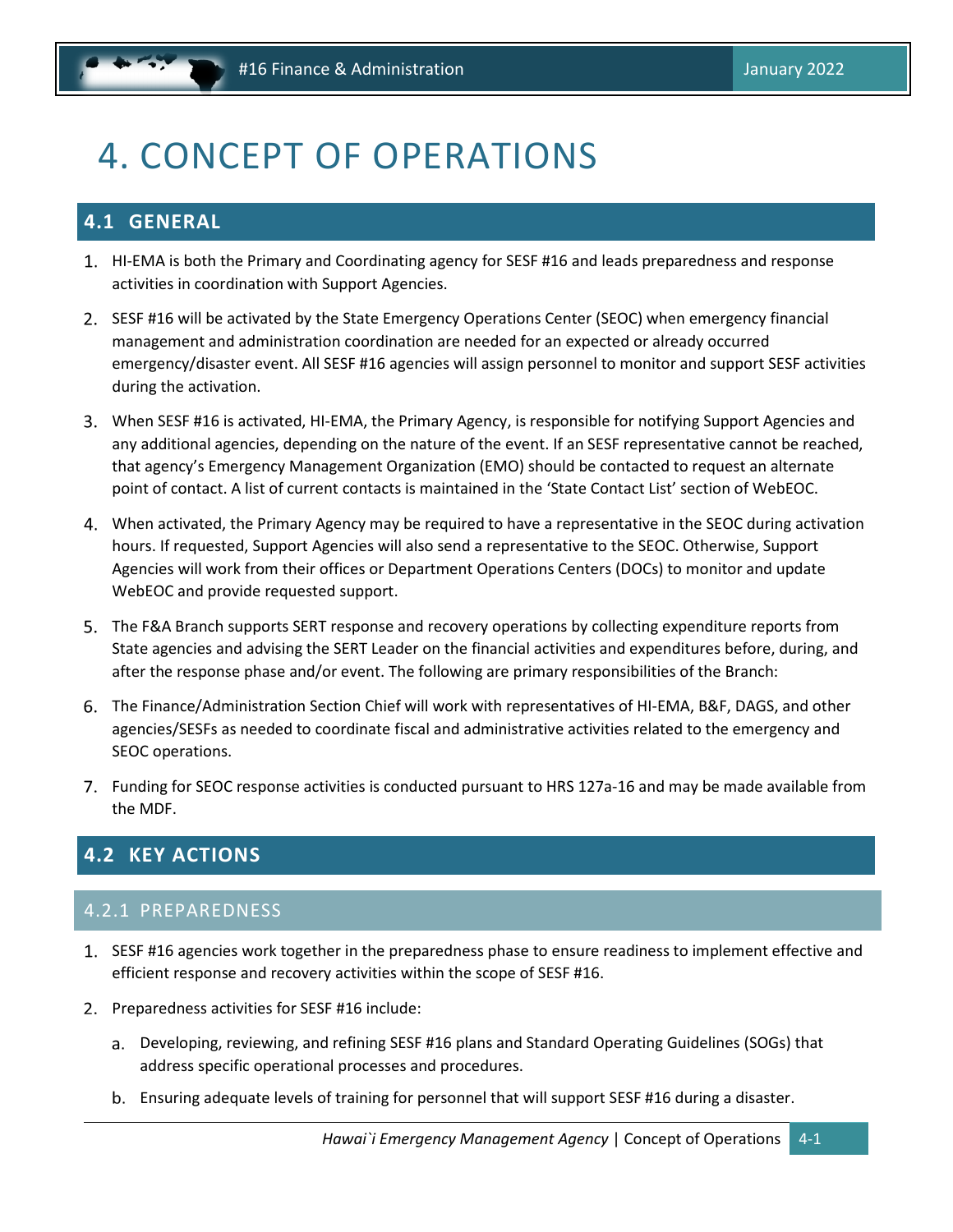- Participating in exercises to test, refine, and validate SESF #16 procedures.
- Developing, reviewing, refining, and maintaining lists of all resources under the control of agencies listed in this plan that can support the execution of SESF #16 duties.

#### 4.2.2 RESPONSE

#### 4.2.2.1 INITIAL RESPONSE ACTIONS

- 1. Immediately upon notification of a threatened or occurring incident, consideration is given by SESF #16 toward:
	- a. Providing appropriate representation at the SEOC.
	- Ensure all section chiefs activated for SEOC response actions are aware of their responsibility for the completion of State/federal documentation, as appropriate.
	- Ensure that all personnel have copies of the correct paperwork that will be used to document emergency expenditures.
	- Establish and maintain all records relating to expenditures before, during, and after an event.
	- e. Support logistics & resource management coordination efforts undertaken by SESF #7 and agencies whose personnel, equipment, and/or other resources may be used to support the State's emergency response.
	- Ensure that procurement of goods and services complies with applicable State and federal laws.

#### 4.2.2.2 ONGOING RESPONSE AND INITIAL RECOVERY ACTIONS

- 2. In addition to continuing the above initial activities, as appropriate and required, #16 provides ongoing coordination of the following activities during the response:
	- a. Support long-term recovery priorities as identified by the SESFs, EMOs, and the State Disaster Recovery Coordinator (SDRC).

#### 4.2.3 LONG-TERM RECOVERY

- As the incident transitions to longer term recovery, SESF #16 will deactivate. The decision to deactivate SESF #16 will be made by the Operations Section Chief.
- Following large or particularly complex disasters, the Governor may appoint a State Disaster Recovery Coordinator (SDRC) to manage State support of county reconstruction efforts. Agencies that are part of SESF #16 may be assigned responsibilities for supporting this type of long-term recovery effort, but those duties are separate from and outside the scope of SESF #16.

#### 4.2.4 MITIGATION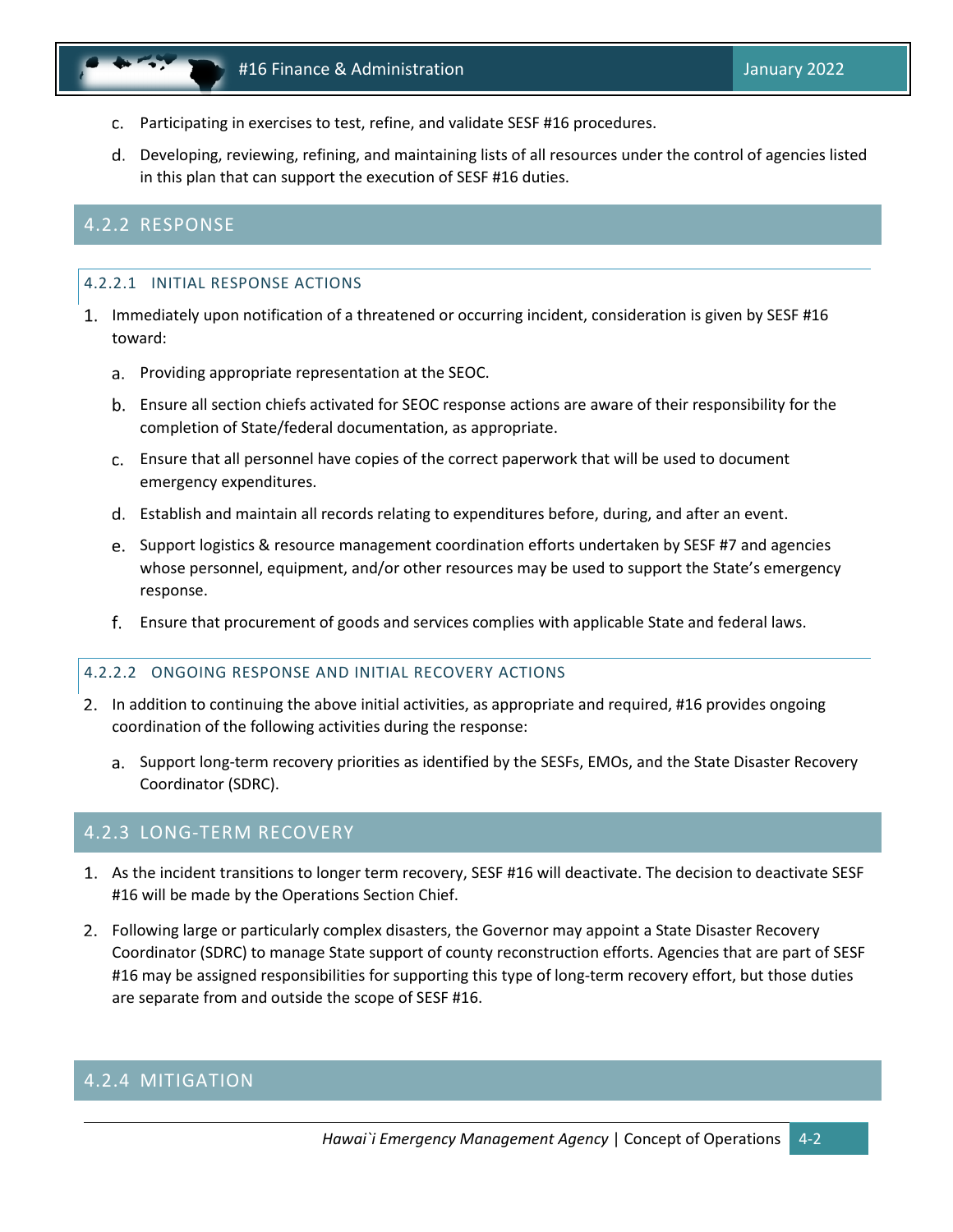- All SESF #16 agencies will take the following steps to support hazard mitigation, as applicable:
	- Providing input into updates of the *State of Hawai`i Hazard Mitigation Plan*
	- b. Identifying, supporting, and/or implementing mitigation measures related to SESF #16 contained in the plan.

### **4.3 DIRECTION, CONTROL, AND COORDINATION**

#### 4.3.1 DIRECTION AND CONTROL

- The SEOC serves as the central location for interagency coordination and decision-making for state emergency operations, including all activities associated with SESF #16.
	- a. SESF #16 is part of the Finance & Administration Section in the SEOC organizational structure.
	- The SESF Primary Agency reports to the HI-EMA Administrator in the SEOC.
- 2. Activities of SESF #16 Support Agencies are, in general, coordinated by the SESF #16 Primary Agency.

#### 4.3.2 COORDINATION AMONG SESF #16 AGENCIES

- The SESF #16 representative in the SEOC coordinates SESF #16 responses to Request For Assistance (RFAs) and Request For Information (RFIs). The request is evaluated and assigned to the SESF #16 agency most likely to have the requested capability or information. Information on the status of the request must be entered in WebEOC by the tasked SESF #16 agency.
- 2. SESF #16 agencies not present in the SEOC will ensure an SESF #16 contact is identified and available to respond to inquiries from the SEOC during activation hours.
- When SESF #16 is activated, the SESF #16 Primary Agency will organize a daily SESF #16 conference call to share information and confirm internal coordination procedures. If federal agencies have been activated to support the incident, this call should include the federal #16 Primary Agency.

#### 4.3.3 COORDINATION WITH OTHER SESFS

- 1. It is anticipated that SESF #16 will coordinate with all other SESFs on the following:
	- a. Financial and administrative support to the SERT staff as needed.

#### 4.3.4 COORDINATION WITH COUNTY EOCS

Each jurisdiction within the State is responsible for its own requirements. Only when local and mutual aid resources are exhausted or projected to be exhausted, or when the required capability does not exist at the local level, may the jurisdiction request assistance from the State.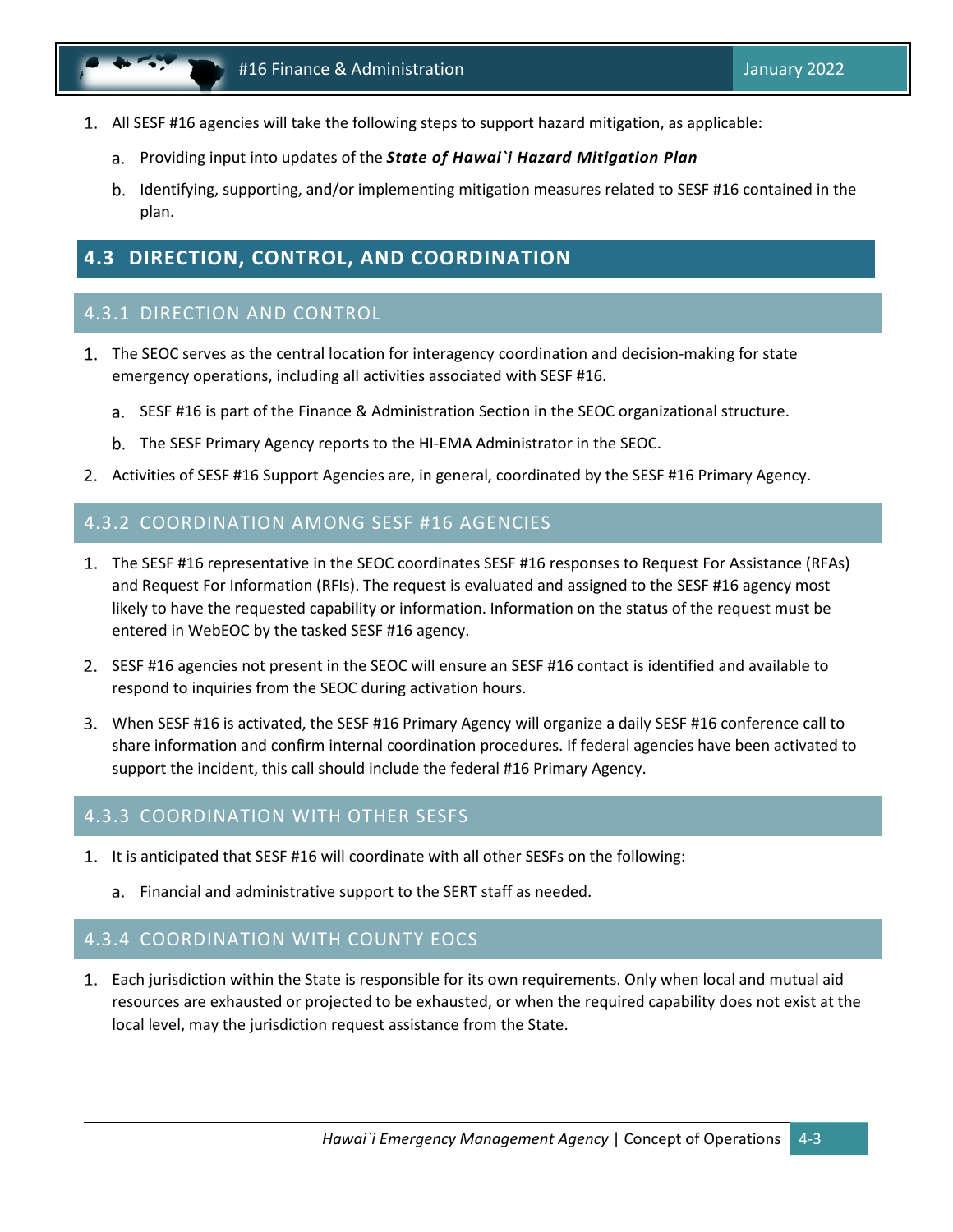### 4.3.5 COORDINATION WITH FEDERAL PARTNERS

- FEMA will coordinate with HI-EMA regarding finance issues when federal resources are activated in response to emergency response and recovery operations in Hawaii.
- Upon request, HI-EMA and its partners may be eligible for supplemental financial assistance to address incident-related needs from FEMA.
- Coordination will primarily occur at the SEOC, Initial Operating Facility (IOF), or Joint Field Office (JFO).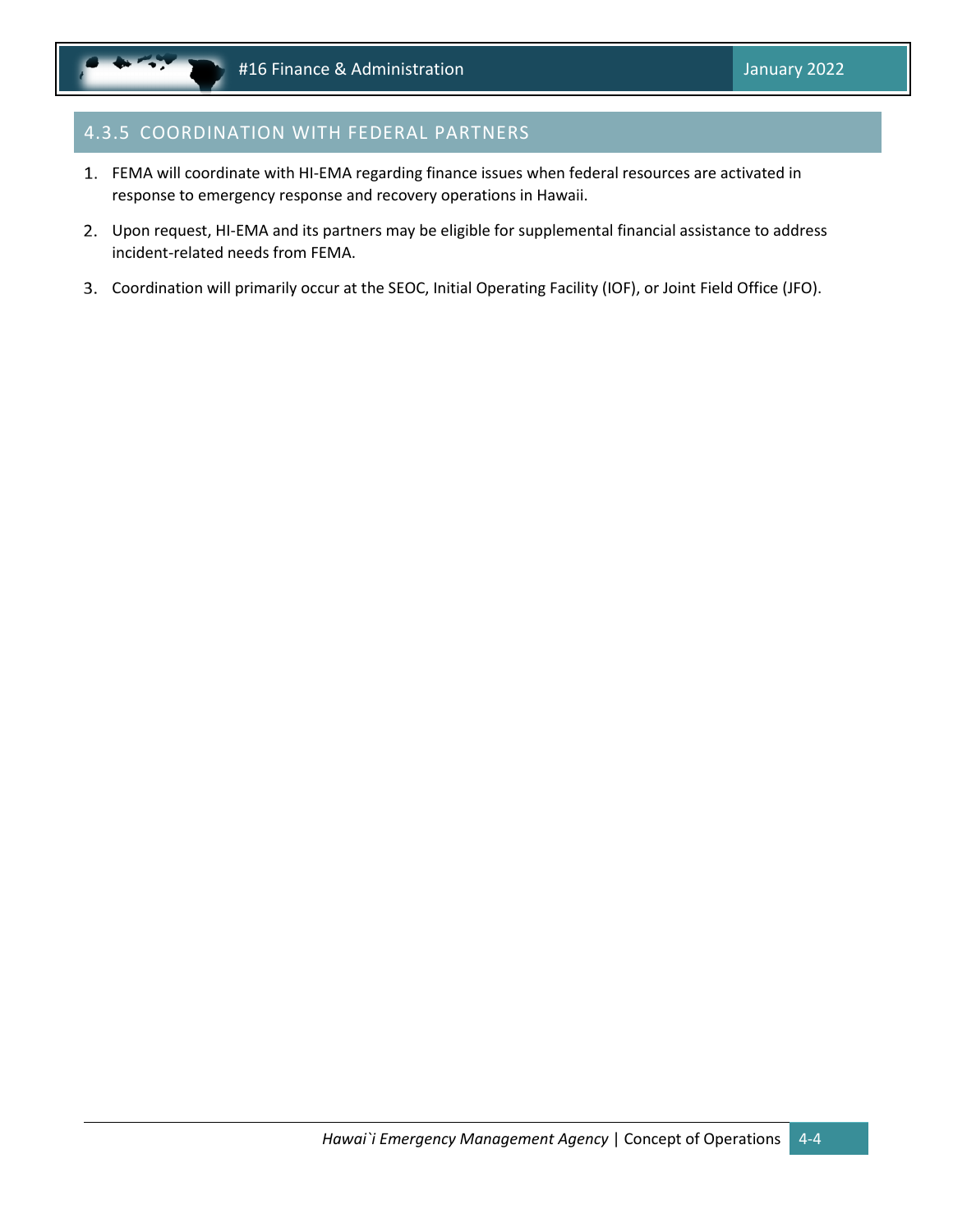## 5. AUTHORITIES AND REFERENCES

### **5.1 STATE LAWS, REGULATIONS AND DIRECTIVES**

- 1. Hawai'i Revised Statutes, Chapter 127A Emergency Management
- 2. Administrative Directive No. 15-01, Emergency Management Preparedness Policies for Departments

## **5.2 FEDERAL LAWS, REGULATIONS, AND DIRECTIVES**

- 1. Disaster Recovery Reform Act of 2018
- Public Law 93-288 and 100-707, The Robert T. Stafford Disaster Relief and Emergency Assistance Act of 1974, as amended by the Disaster Mitigation Act of 2000, (Public Law 106-390), and Sandy Improvement Act of 2013, Public Law (113-2)
- Public Law 109-295, Title VI Post-Katrina Emergency Management Reform Act (PKEMRA), 2006
- Public Law 104-321, Emergency Management Assistance Compact (EMAC)
- Public Law 109-308, Pets Evacuation and Transportation Standards (PETS) Act, 2006
- Title 2, Code of Federal Regulations (CFR), Part 200, Grants & Agreements
- 7. Title 44, Code of Federal Regulations (CFR), Part 206, Federal Disaster Assistance
- 8. Homeland Security Presidential Directive – 5, Management of Domestic Incidents
- 9. Presidential Policy Directive 8, National Preparedness